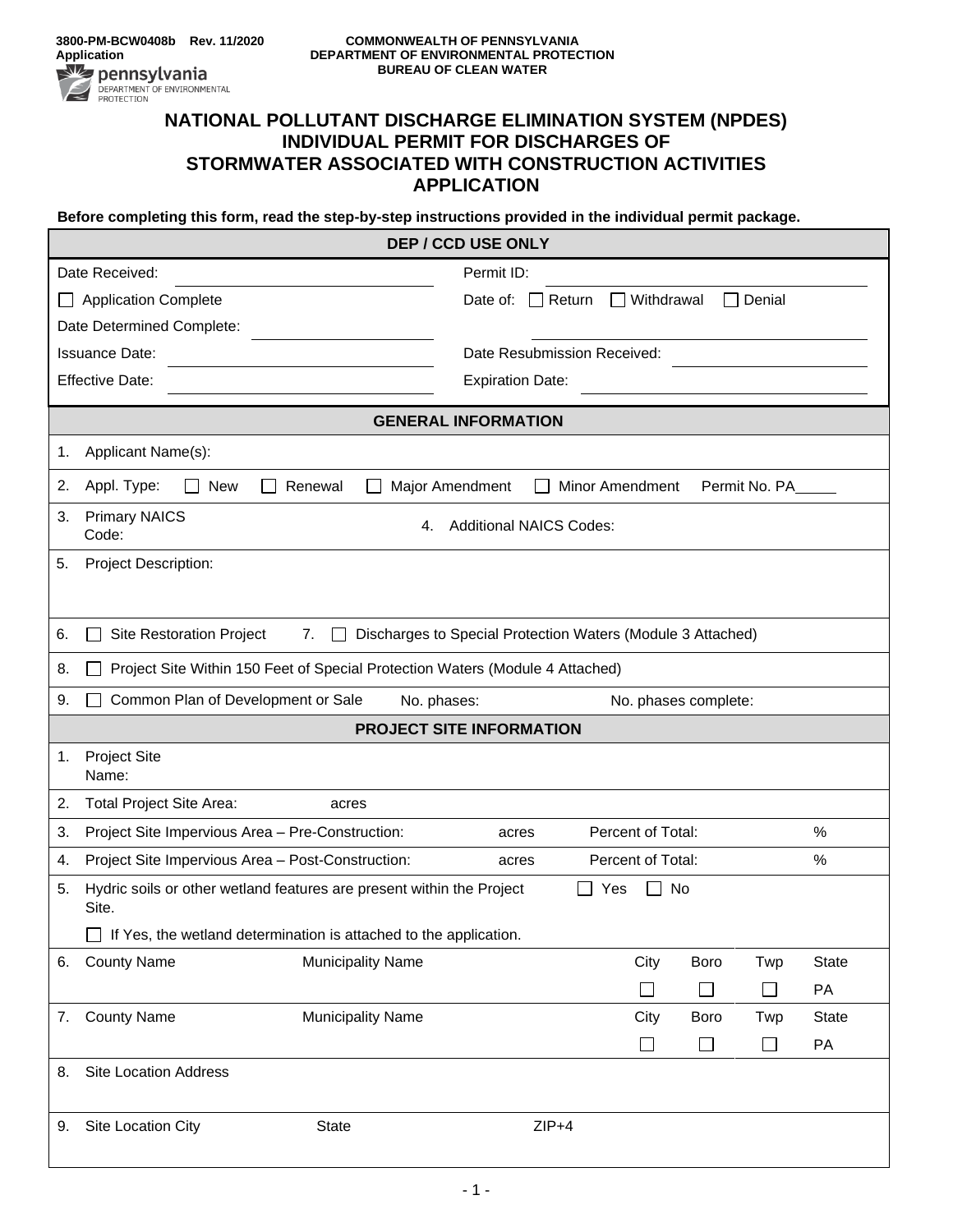|    | <b>OPERATOR INFORMATION</b>                                                                                                                                                                                                          |                                |                         |  |  |
|----|--------------------------------------------------------------------------------------------------------------------------------------------------------------------------------------------------------------------------------------|--------------------------------|-------------------------|--|--|
| 1. | Operator Name:                                                                                                                                                                                                                       | 2.<br><b>Contact Name:</b>     |                         |  |  |
| 3. | Operator Address:                                                                                                                                                                                                                    | Operator Phone:<br>4.          |                         |  |  |
| 5. | Operator City, State, ZIP:                                                                                                                                                                                                           |                                |                         |  |  |
| 6. | Operator's Role in Project:<br>General Contractor □ Consultant □ Excavation Contractor                                                                                                                                               |                                | Other                   |  |  |
| 7. | Operator's Responsibilities:                                                                                                                                                                                                         |                                |                         |  |  |
| 1. | Operator Name:                                                                                                                                                                                                                       | 2.<br><b>Contact Name:</b>     |                         |  |  |
| 3. | Operator Address:                                                                                                                                                                                                                    | Operator Phone:<br>4.          |                         |  |  |
| 5. | Operator City, State, ZIP:                                                                                                                                                                                                           |                                |                         |  |  |
| 6. | General Contractor □ Consultant □<br>Operator's Role in Project:                                                                                                                                                                     | <b>Excavation Contractor</b>   | Other                   |  |  |
| 7. | Operator's Responsibilities:                                                                                                                                                                                                         |                                |                         |  |  |
|    | <b>EARTH DISTURBANCE INFORMATION</b>                                                                                                                                                                                                 |                                |                         |  |  |
| 1. | <b>Total Earth Disturbance Area</b><br>acres                                                                                                                                                                                         | sf                             |                         |  |  |
| 2. | Pre-Construction Impervious Area:<br>sf                                                                                                                                                                                              |                                |                         |  |  |
| 3. | Post-Construction Impervious Area:<br>sf                                                                                                                                                                                             |                                |                         |  |  |
| 4. | Pre-Construction/Present Land Use(s):<br>5.                                                                                                                                                                                          | Post-Construction Land Use(s): |                         |  |  |
|    | %                                                                                                                                                                                                                                    |                                | %                       |  |  |
|    | %                                                                                                                                                                                                                                    |                                | %                       |  |  |
|    | %                                                                                                                                                                                                                                    |                                | %                       |  |  |
|    | %                                                                                                                                                                                                                                    |                                | %                       |  |  |
| 6. | A map/drawing showing the site, LOD, surface waters, discharge points, BMPs and drainage is attached.                                                                                                                                |                                |                         |  |  |
| 7. | Report latitude and longitude at the center of the proposed disturbed area.                                                                                                                                                          |                                |                         |  |  |
|    | Latitude:<br>Longitude:                                                                                                                                                                                                              |                                |                         |  |  |
| 8. | Horizontal Reference Datum:<br>NAD of 1927<br>NAD of 1983<br>$\mathsf{I}$                                                                                                                                                            | <b>WGS of 1984</b>             | Unknown                 |  |  |
| 9. | There will be off-site construction support activities.<br>Yes                                                                                                                                                                       | No                             |                         |  |  |
|    | 10. If Yes, identify the nature of known off-site support activities whose disturbance is included in #1, above:                                                                                                                     |                                |                         |  |  |
|    | <b>Description of Off-Site Support Activity</b>                                                                                                                                                                                      | <b>Distance from Site</b>      | <b>Disturbance Area</b> |  |  |
|    |                                                                                                                                                                                                                                      | mi                             | acres                   |  |  |
|    |                                                                                                                                                                                                                                      | mi                             | acres                   |  |  |
|    | 11. Identify any other off-site support activities whose disturbance is not included in #1, above (see instructions).                                                                                                                |                                |                         |  |  |
|    | <b>Description of Off-Site Support Activity</b>                                                                                                                                                                                      | <b>Distance from Site</b>      | <b>Disturbance Area</b> |  |  |
|    |                                                                                                                                                                                                                                      | mi                             | acres                   |  |  |
|    |                                                                                                                                                                                                                                      | mi                             | acres                   |  |  |
|    | 12. Check the appropriate box concerning fill material (see instructions):                                                                                                                                                           |                                |                         |  |  |
|    | No fill material is expected to be imported to the project site.                                                                                                                                                                     |                                |                         |  |  |
|    | It is expected that fill will be needed for this project. The source of fill has not yet been determined but will undergo<br>environmental due diligence when identified.                                                            |                                |                         |  |  |
|    | It is expected that fill will be needed for this project. The applicant has identified the source of the fill and has<br>determined the material to be clean fill. DEP's online Certification of Clean Fill form has been submitted. |                                |                         |  |  |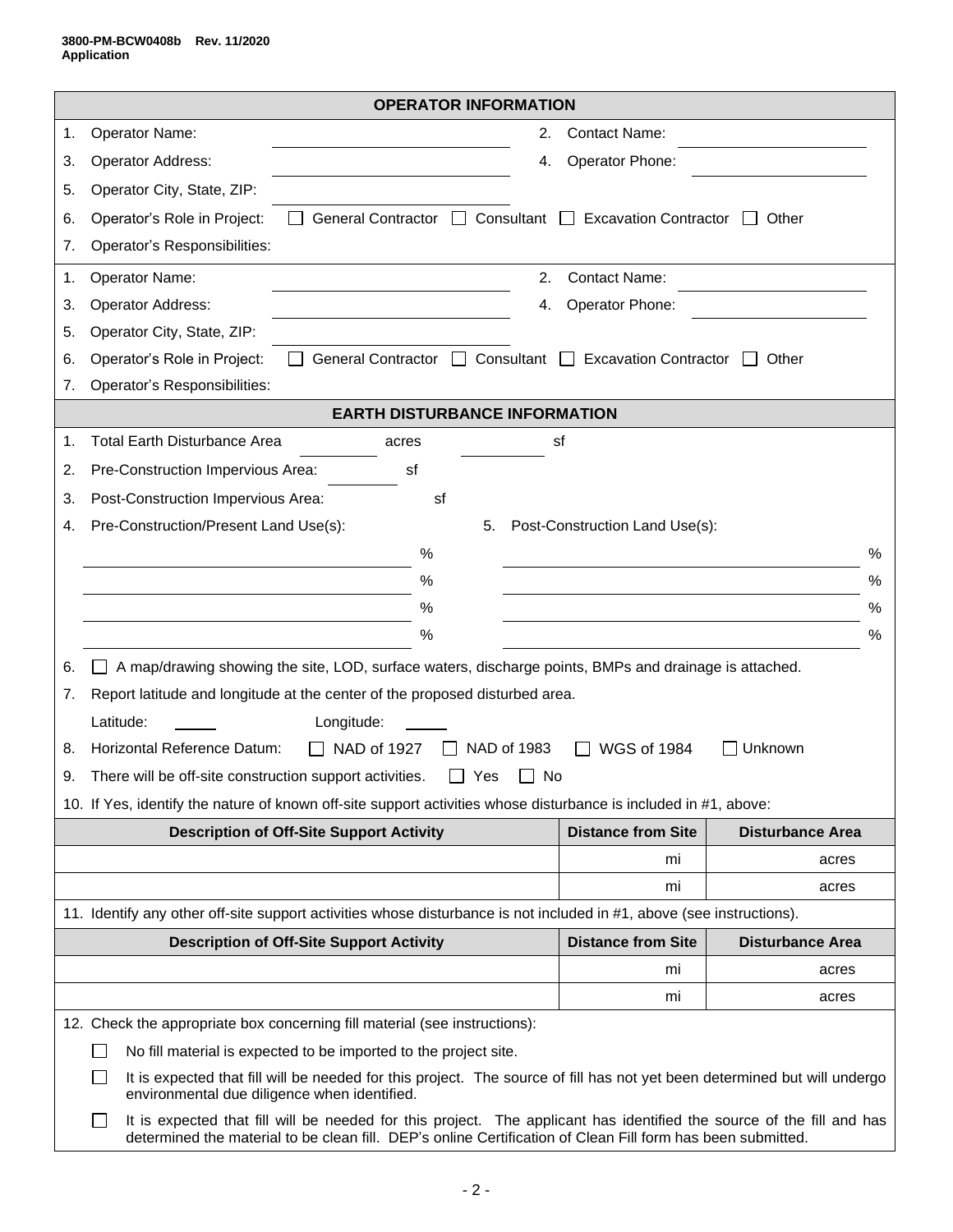|                                                                                                                                                                                                           |                                                                               |                                                                                                                                                                                                                                                                                                              | <b>EARTH DISTURBANCE INFORMATION (CONTINUED)</b> |  |  |
|-----------------------------------------------------------------------------------------------------------------------------------------------------------------------------------------------------------|-------------------------------------------------------------------------------|--------------------------------------------------------------------------------------------------------------------------------------------------------------------------------------------------------------------------------------------------------------------------------------------------------------|--------------------------------------------------|--|--|
| l 1                                                                                                                                                                                                       |                                                                               | It is expected that fill will be needed for this project, which is located on a site that is being remediated to Act 2<br>standards and will be utilized in accordance with DEP standards under that program.                                                                                                |                                                  |  |  |
|                                                                                                                                                                                                           |                                                                               | It is expected that fill will be needed for this project. The applicant has identified the source of the fill and has<br>determined it to be regulated fill. The regulated fill is authorized on the project site under a Waste Management<br>General Permit No. WMGR096 authorization dated: _____.         |                                                  |  |  |
|                                                                                                                                                                                                           |                                                                               | It is expected that fill will be needed for this project, which is not on an Act 2 site. The applicant has identified the fill<br>and has determined that it does not meet criteria for clean fill. The applicant is seeking authorization to use the<br>regulated fill from DEP's Waste Management Program. |                                                  |  |  |
| 13. The site is enrolled in DEP's Act 2 Program.<br>Yes<br>No<br>$\blacksquare$                                                                                                                           |                                                                               |                                                                                                                                                                                                                                                                                                              |                                                  |  |  |
| 14. The site was previously enrolled in DEP's Act 2 Program and cleanup standards have been met.<br>$\Box$ No<br>$\Box$<br>Yes                                                                            |                                                                               |                                                                                                                                                                                                                                                                                                              |                                                  |  |  |
|                                                                                                                                                                                                           |                                                                               | 15. Is Act 537 sewage planning approval needed for this project?                                                                                                                                                                                                                                             | $\Box$ No<br>Yes<br>$\Box$                       |  |  |
| The Act 537 approval letter is attached to the NOI.<br>$\Box$ Yes<br>No (will be submitted prior to approval)<br>N/A                                                                                      |                                                                               |                                                                                                                                                                                                                                                                                                              |                                                  |  |  |
|                                                                                                                                                                                                           | 16. A Chapter 105 permit or authorization is required.<br>No<br>$\Box$<br>Yes |                                                                                                                                                                                                                                                                                                              |                                                  |  |  |
| 17. If Yes, identify the necessary authorization.<br><br><br>Dioint Permit<br><b>General Permit</b><br>Waiver<br>$\perp$                                                                                  |                                                                               |                                                                                                                                                                                                                                                                                                              |                                                  |  |  |
| 18. Other DEP/CCD permits or authorizations are required.<br>No<br>Yes                                                                                                                                    |                                                                               |                                                                                                                                                                                                                                                                                                              |                                                  |  |  |
| 19. If Yes, identify the necessary authorizations.                                                                                                                                                        |                                                                               |                                                                                                                                                                                                                                                                                                              |                                                  |  |  |
| <b>EXISTING PERMITS</b>                                                                                                                                                                                   |                                                                               |                                                                                                                                                                                                                                                                                                              |                                                  |  |  |
| Identify all environmental permits issued by DEP/CCD/EPA or are pending for this facility/project site within the past 5 years.                                                                           |                                                                               |                                                                                                                                                                                                                                                                                                              |                                                  |  |  |
| Permit No.<br><b>Type of Permit</b><br><b>Date Issued</b><br><b>Issued By</b>                                                                                                                             |                                                                               |                                                                                                                                                                                                                                                                                                              |                                                  |  |  |
|                                                                                                                                                                                                           |                                                                               |                                                                                                                                                                                                                                                                                                              |                                                  |  |  |
|                                                                                                                                                                                                           |                                                                               |                                                                                                                                                                                                                                                                                                              |                                                  |  |  |
|                                                                                                                                                                                                           |                                                                               |                                                                                                                                                                                                                                                                                                              |                                                  |  |  |
| <b>COMPLIANCE HISTORY</b>                                                                                                                                                                                 |                                                                               |                                                                                                                                                                                                                                                                                                              |                                                  |  |  |
|                                                                                                                                                                                                           |                                                                               |                                                                                                                                                                                                                                                                                                              |                                                  |  |  |
| Was/Is the facility owner or operator in violation of any DEP regulation, permit, order, or<br>No<br>Yes<br>schedule of compliance at this or any other facility or project site within the past 5 years? |                                                                               |                                                                                                                                                                                                                                                                                                              |                                                  |  |  |
| If "Yes," list each permit, order or schedule of compliance and provide current compliance status. Use additional sheets to<br>provide information on all permits.                                        |                                                                               |                                                                                                                                                                                                                                                                                                              |                                                  |  |  |
|                                                                                                                                                                                                           | Permit Program:                                                               |                                                                                                                                                                                                                                                                                                              | Permit No.:                                      |  |  |
|                                                                                                                                                                                                           | <b>Brief Description of Non-Compliance:</b>                                   |                                                                                                                                                                                                                                                                                                              |                                                  |  |  |
|                                                                                                                                                                                                           | Steps Taken to Achieve Compliance                                             |                                                                                                                                                                                                                                                                                                              | Date(s) Compliance Achieved                      |  |  |
|                                                                                                                                                                                                           |                                                                               |                                                                                                                                                                                                                                                                                                              |                                                  |  |  |
|                                                                                                                                                                                                           |                                                                               |                                                                                                                                                                                                                                                                                                              |                                                  |  |  |
| <b>Current Compliance Status:</b><br>In Compliance<br>In Non-Compliance<br>$\mathsf{L}$                                                                                                                   |                                                                               |                                                                                                                                                                                                                                                                                                              |                                                  |  |  |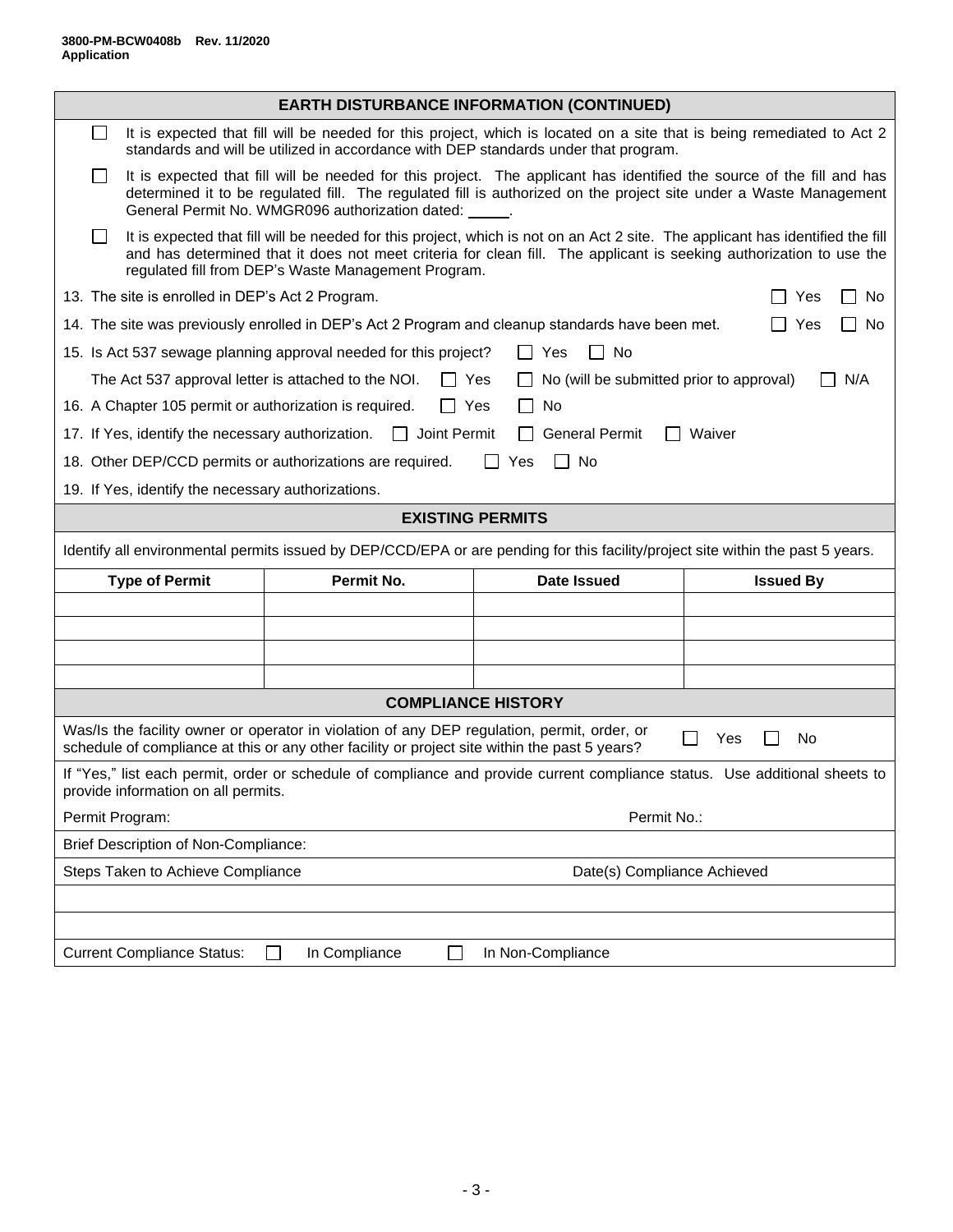| չ<br>٦<br>á                                                                     |  |
|---------------------------------------------------------------------------------|--|
| Ï<br>֪֪֪֪֦֪֪֦֪֪֛֚֝֟֟֝֟֝֟֝֟֝֟֝֟֝֟֝֟֝֟֝֟֟֟֟֝֟֟֟֟֟֟֟֟֟֟֟֟֟֟֟֟֟֟֟֓֟֟<br>i<br>ī<br>J |  |

|                         |                                     |                                                              | STORMWATER DISCHARGE INFORMATION                                                                                                                                                                                                                                                          |                             |                                                                         |                    |                          |               |
|-------------------------|-------------------------------------|--------------------------------------------------------------|-------------------------------------------------------------------------------------------------------------------------------------------------------------------------------------------------------------------------------------------------------------------------------------------|-----------------------------|-------------------------------------------------------------------------|--------------------|--------------------------|---------------|
| $\div$                  |                                     |                                                              | List all stormwater discharge points during construction and provide the information requested below (see instructions).                                                                                                                                                                  |                             |                                                                         |                    | Not Applicable<br>$\Box$ |               |
| Discharge               | LATITUDE                            | LONGITUDE                                                    |                                                                                                                                                                                                                                                                                           |                             | RECEIVING WATERS                                                        |                    |                          |               |
| Point No.               | <b>Degrees</b>                      | <b>Degrees</b>                                               | <b>Receiving Waters</b><br>Name of                                                                                                                                                                                                                                                        | Ches. Bay?                  | Non-Surface Waters                                                      | Class.<br>33<br>ౘ  | Impaired?                | TMDL?         |
|                         |                                     |                                                              |                                                                                                                                                                                                                                                                                           |                             |                                                                         |                    |                          |               |
|                         |                                     |                                                              |                                                                                                                                                                                                                                                                                           |                             |                                                                         |                    |                          |               |
|                         |                                     |                                                              |                                                                                                                                                                                                                                                                                           |                             |                                                                         |                    |                          |               |
|                         |                                     |                                                              |                                                                                                                                                                                                                                                                                           |                             |                                                                         |                    |                          |               |
|                         |                                     |                                                              |                                                                                                                                                                                                                                                                                           |                             |                                                                         |                    |                          |               |
|                         |                                     |                                                              |                                                                                                                                                                                                                                                                                           |                             |                                                                         |                    |                          |               |
| $\overline{\mathbf{v}}$ |                                     | List all stormwater discharge points after construction and  |                                                                                                                                                                                                                                                                                           |                             | stabilization are complete and provide the information requested below. |                    | Not Applicable           |               |
| Discharge               | LATITUDE                            | LONGITUDE                                                    |                                                                                                                                                                                                                                                                                           |                             | RECEIVING WATERS                                                        |                    |                          |               |
| Point No.               | <b>Degrees</b>                      | <b>Degrees</b>                                               | <b>Receiving Waters</b><br>Name of                                                                                                                                                                                                                                                        | Ches. Bay?                  | Non-Surface Waters                                                      | Class.<br>93<br>ຣ໌ | Impaired?                | TMDL?         |
|                         |                                     |                                                              |                                                                                                                                                                                                                                                                                           |                             |                                                                         |                    |                          |               |
|                         |                                     |                                                              |                                                                                                                                                                                                                                                                                           |                             |                                                                         |                    |                          |               |
|                         |                                     |                                                              |                                                                                                                                                                                                                                                                                           | $\mathcal{L}_{\mathcal{A}}$ | $\mathcal{L}_{\mathcal{A}}$                                             |                    |                          | ×.            |
|                         |                                     |                                                              |                                                                                                                                                                                                                                                                                           |                             |                                                                         |                    |                          |               |
|                         |                                     |                                                              |                                                                                                                                                                                                                                                                                           |                             |                                                                         |                    |                          |               |
|                         |                                     |                                                              |                                                                                                                                                                                                                                                                                           |                             |                                                                         |                    |                          |               |
| က်                      |                                     |                                                              | Will any of the points identified above discharge to a storm sewer system?                                                                                                                                                                                                                | $\frac{1}{2}$<br>Yes        | Is the storm sewer an MS4 or CSS?                                       |                    | Yes                      | $\frac{1}{2}$ |
|                         | Name of storm sewer owner/operator: |                                                              |                                                                                                                                                                                                                                                                                           |                             | Discharge points discharging to storm sewer:                            |                    |                          |               |
| 4.                      |                                     | Identify and describe all non-stormwater discharges that are | expected to occur during permit coverage.                                                                                                                                                                                                                                                 |                             | Describe the frequency and volume of all such discharges.               |                    |                          |               |
|                         |                                     | No non-stormwater discharges are anticipated.                |                                                                                                                                                                                                                                                                                           |                             |                                                                         |                    |                          |               |
| ς.                      |                                     |                                                              | Will there be any new or increased discharge to non-surface waters prior to reaching surface waters?                                                                                                                                                                                      |                             | Yes                                                                     | $\frac{1}{2}$      |                          |               |
|                         |                                     |                                                              | If Yes, the applicant is expected to 1) secure legal authority for the non-surface water discharge if the discharge will be to property not owned by the applicant, and<br>2) provide for adequate controls during and after earth disturbance activities to prevent accelerated erosion. |                             |                                                                         |                    |                          |               |